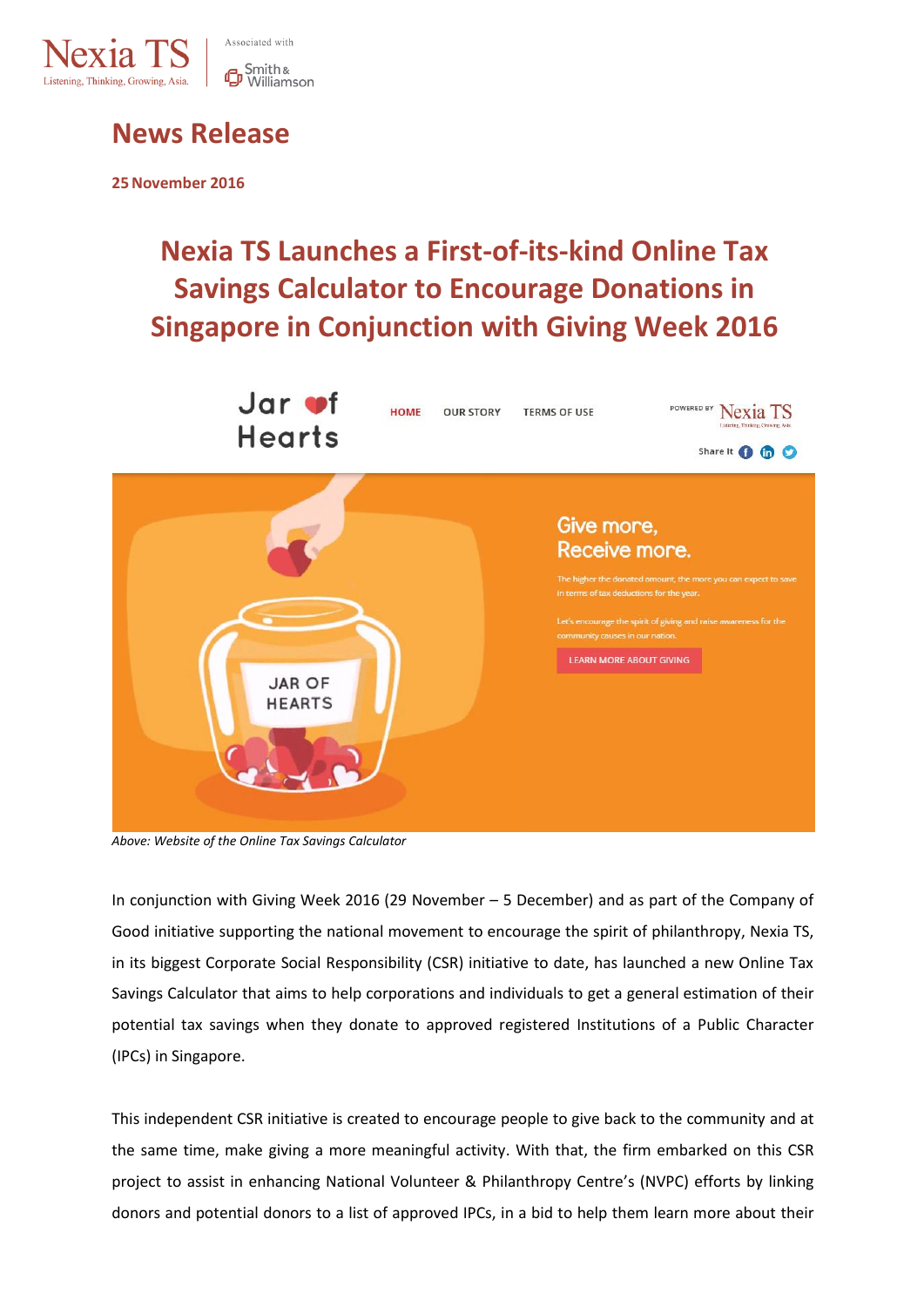

Associated with **G** Smith &<br>**C** Williamson

tax savings with the objective to drive donations to good causes which will make the community a better place. The Nexia TS team behind this CSR initiative comes from the Tax and Marketing Communications departments. Please visi[t www.jarofhearts.sg](http://www.jarofhearts.sg/) to learn more.

*"Nexia TS, as a firm, is committed to giving back and paying it forward in the community that we operate in. Since 2008, we have set up scholarships to assist financially-needy students, going green, as well as our active involvement in community welfare activities. Likewise, we hope that the new Online Tax Savings Calculator - Jar of Hearts - can do its part to inspire the nation to donate to causes that are close to us, out of the pure goodness of our hearts - with tax savings as a bonus."*

*Henry Tan, Managing Director, Nexia TS*

#### **Multi-Pronged Approach to CSR**

#### **Community Welfare:**

As a professional firm, while Nexia TS is responsible for training its staff members in the aspects of technical and professional skills, at the same time, it also instills the values of being sociallyresponsible individuals by looking beyond themselves. Through various CSR initiatives, the firm aims to encourage staff members to be more actively involved in community projects so that its CSRcentred culture will extend its influence to those around them, especially to their family members and friends.

#### **Education:**

Education has always been a key CSR emphasis for Nexia TS. During the previous financial crisis (2008 – 2009), the firm initiated the Nexia TS financial scholarships for financially-needy accountancy students from Nanyang Technological University, Singapore Management University and Singapore Institute of Management. Various study awards and book prizes are also set up for students at the tertiary level to further drive their academic interests in Accounting & Finance. In recent years, scholarships are also extended to financially-needy students from the National University of Singapore, UniSIM, SIM Global Education, Temasek Polytechnic and Singapore Institute of Technology.

#### **Environmental:**

The firm has implemented a paperless working environment by adopting a system of electronic working paper and documentation in its Enterprise Resource Planning system. The firm's Go Green initiative includes the Shred-it recycling program where large quantities of unwanted documents are recycled. The firm has saved an average of 33 trees per year from destruction since 2009.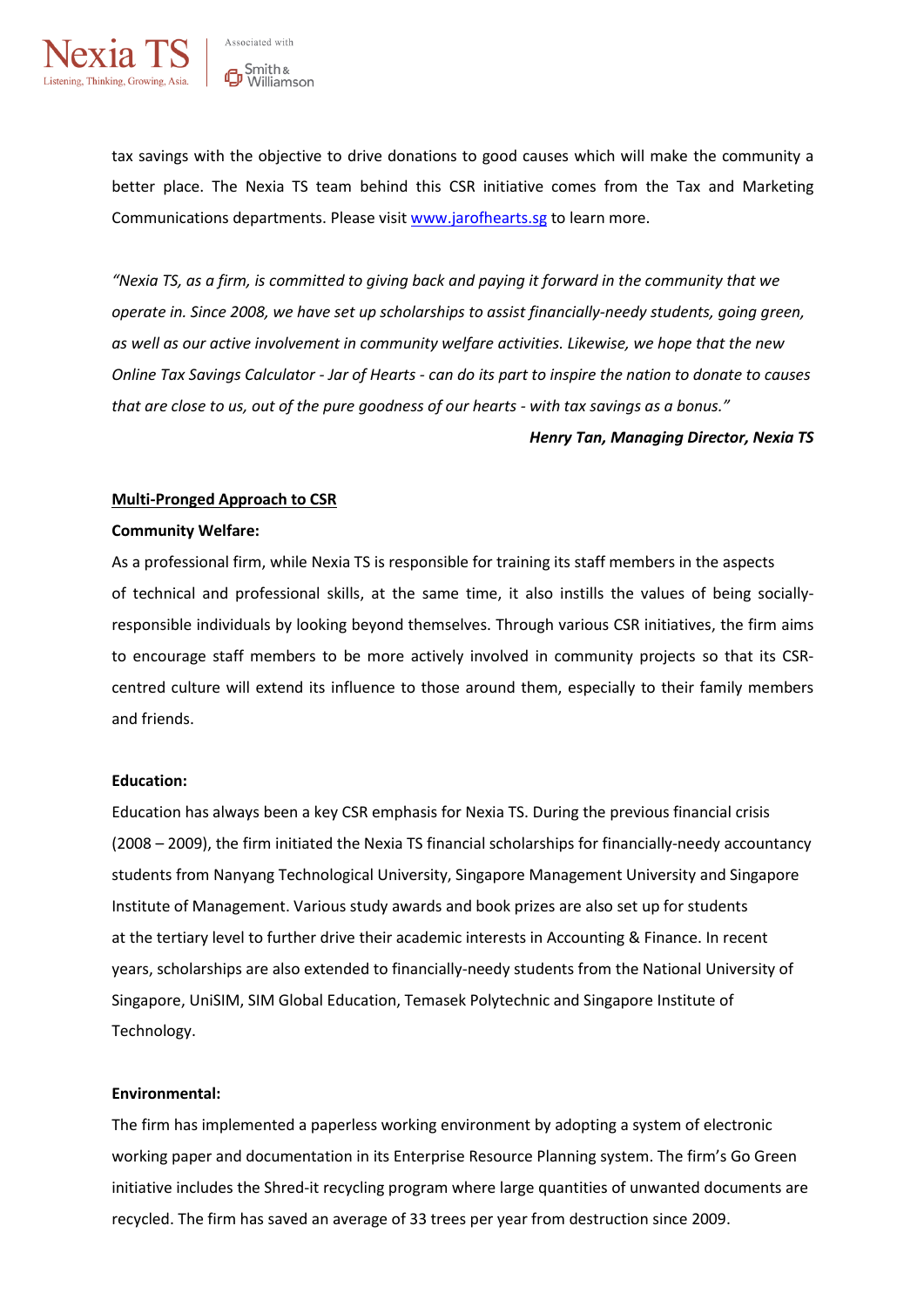

#### **About Nexia TS:**

Nexia TS was founded in 1993 by two experienced chartered accountants – Henry Tan and Sitoh Yih Pin. After working as managers for one of the international accounting firms, they saw a vision and an opportunity to establish their own organisation  $-$  not any accounting firm  $-$  but one which is unique in their personalised and well-qualified expertise.

To date, Nexia TS is recognised as an established mid-tier local accounting firm. We have grown significantly in size over the years. Being an independent member firm of Nexia International, we are affiliated to accounting firms in many parts of the world. This means that our clients will get to enjoy personalised, comprehensive and quality services at competitive rates in Singapore and globally. Our reputation for quality has been recognised by clients and accounting professionals. As testimony to this, we are among the first few local accounting firms to be accredited by the Institute of Chartered Accountants in Australia to provide supervision of professionals undergoing traineeship to qualify as Chartered Accountants.

Headquartered in Singapore, Nexia TS has established a strong presence in various countries across the region. Nexia China is a one-stop centre providing advisory services for foreign-invested enterprises in China. NTS Malaysia and NTS Myanmar provide a full suite of corporate advisory services for our clientele with operations and new foreign investments in the respective countries. Nexia International is an international network of accounting and consulting firms with origins going back to 1971, making Nexia International one of the longest established networks. Currently, with more than 24,000 professional staff serving our clients at over 570 offices in 110 countries, it is ranked as the top 10 largest international accounting and consulting network.

For more details, please visit [www.nexiats.com.sg.](http://www.nexiats.com.sg/)